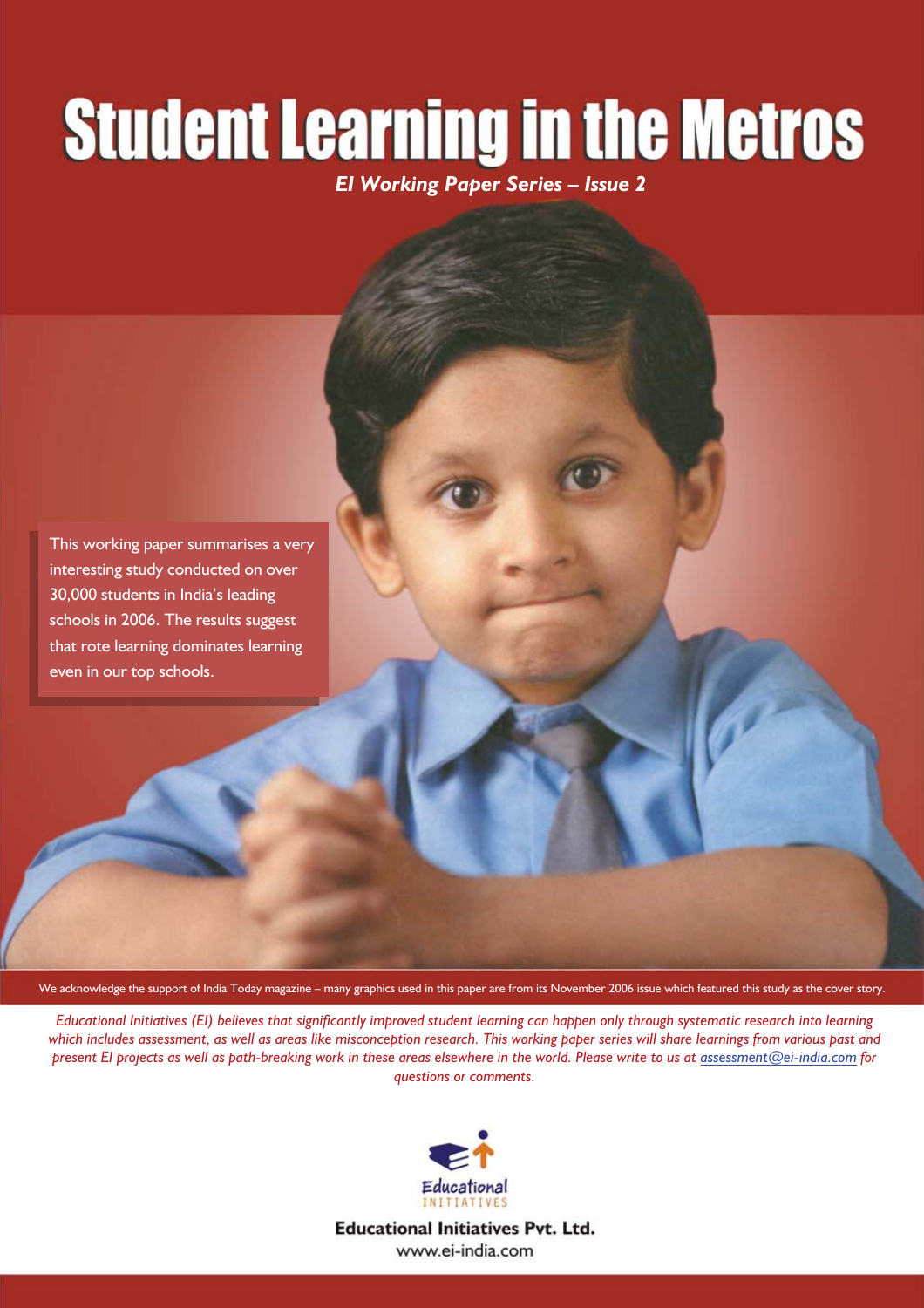How well are students in our 'top' schools learning? In order to try and understand this, Educational Initiatives (EI) and Wipro Ltd. conducted a research study in the 5 metros – Mumbai, Kolkata, Chennai, Delhi and Bangalore in 2006.

These 'top' schools in our largest cities arguably represent the best education that is available in the country. These schools are likely to be the least constrained for different types of resources. Facilities like libraries, computers, playgrounds as well as access to resources (being located in the metros) are the best in the country. Partly for these reasons, these schools, in general, are the most coveted among parents and serve as role models to other schools. Often they are the thought leaders and their ideas and practices set the tone for others. It is therefore interesting to study how these 'role models' are faring.

In a limited sense, the purpose of this study was to understand how well students are learning in our 'top' schools. However the larger goal was to take a critical issue - the quality of student learning - and to try and gain insights about it based, not on opinion or 'experience', but on hard data.

## SALIENT FEATURES OF THE STUDY

- **Expert Panel:** A group of eminent educationists and school principals formed an expert panel that oversaw and was consulted on various aspects of the study.
- Selection of Top English Medium Schools: The 'top' 40 schools were identified through a popular survey in each metro and then invited to participate in the study. In each metro, the survey covered about 200 people across 10 categories based on their profession and location in different geographical areas.
- **Specially Assembled Test Paper:** Students of classes 4, 6 and 8 from these schools were assessed through a test. The test consisted of objective, multiple-choice questions in English, Mathematics, and Science as well as a writing task. The questions were carefully selected from a pool of ASSET items which have already been extensively tested with thousands of students.



- x **International Benchmarking:** Some questions from an international test, the TIMSS, were also included in this to provide a comparison with the performance of international students.
- x **A Writing Task:** All students were administered a writing test, where they had to write a paragraph, story or report. This revealed insights about the writing competencies of students in these top schools.
- x **Completely Invigilated Tests:** All the tests were invigilated by EI representatives, to ensure that the processes were standardised and possibilities of copying or collusion were minimised.
- x **Background Questionnaires:** The test papers given to the students include 4 questions seeking information about student preferences and interests. School principals were also asked to fill a questionnaire seeking information about the school and its facilities.
- x **Analysis:** Different types of analyses were carried out on the collected data to extract patterns in performances and to understand differences in learning levels across different groups. Advanced statistical methods and Item Response Theory were used to confirm patterns. Analysis was also done to check if copying had occurred.

|                                       | <b>Bangalore</b> | <b>Chennai</b> | <b>Delhi</b> | Kolkata | <b>Mumbai</b> | <b>Total</b> |
|---------------------------------------|------------------|----------------|--------------|---------|---------------|--------------|
| <b>Schools Tested</b>                 | 26               | 37             | 24           | 23      | 32            | 142          |
| Students tested<br>(Main Study)       | 3286             | 4738           | 2814         | 2555    | 3845          | 17238        |
| Students tested<br>(Secondary Study)* | 2996             | 4424           | 2610         | 2529    | 3889          | 16448        |

| Number of students schools who took the tests in the different cities |  |
|-----------------------------------------------------------------------|--|
|-----------------------------------------------------------------------|--|

\*The secondary study used common papers for classes 4, 6 and 8.

## QUESTIONS THAT CHECK UNDERSTANDING

In this test, students were assessed on concepts that are part of their curriculum. However, the test used questions that checked for conceptual understanding, unlike the standard school tests which generally check rote learning. For example, the universalities of laws and rules is also often not understood by students. As shown in the example alongside.

"When light is reflected from a smooth surface, the angle of incidence must be equal to the angle of reflection.

**Science** Under which of the following situations is the above statement true?

- It is always true. (26%)<br>It is true only if the surface is CONCAVE or PLANE. (17%)
- A.<br>B.<br>C.
- It is true only if the surface is made of GLASS (13%)<br>It is true only if the surface is PLANE. (42%)

2

 $\overline{6}$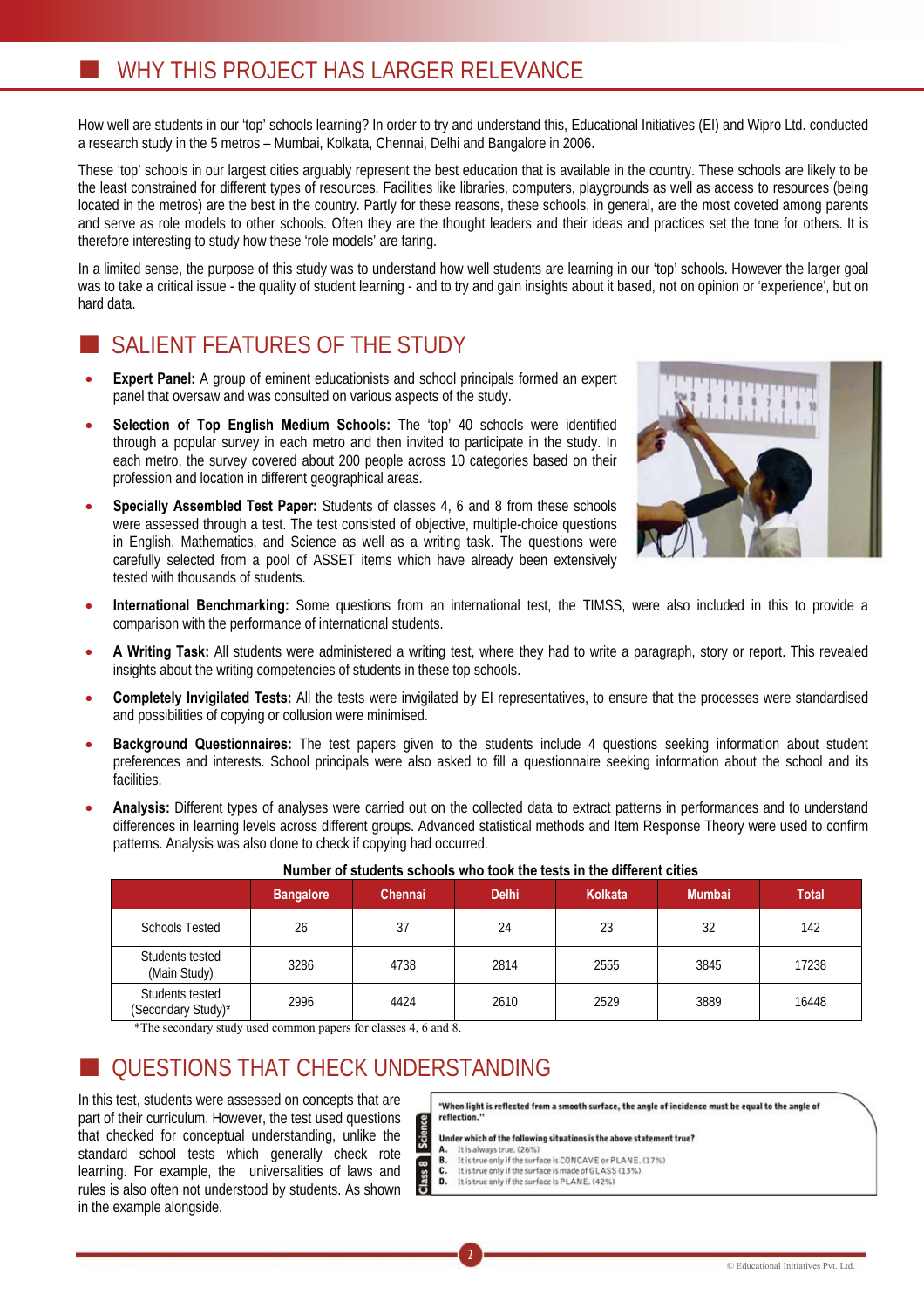## **MAIN FINDINGS**

- 1. Students across classes answer rote-based or procedural questions relatively well. The flip side of this, however, is that students seem to rely on memory or learnt procedures to answer almost all questions, rather than trying to think through and solve the unfamiliar ones.
- 2. It appears that many practical competencies, important in real life, are not being developed very well. Students' performance on questions based on measurement, estimation, problem solving, general observation and day-to-day language use is not very good.
- 3. Instead of acquiring concepts, students seem to be learning to handle a limited number of question types. So when they come across a question similar to one they have 'learnt', they 'jump' to the most familiar answer they find!
- 4. Students are learning in 'compartments', i.e. they may be aware of two pieces of information, but often not know how they are related or how that relation works in a real life situation.
- 5. Apart from problems with learning strategies, a number of specific and clear 'common errors' exist in the different subjects. Since they are widespread, it should not be difficult for textbooks and teachers to specifically address these errors.
- 6. Some background information like the average class size, the number of hours of instruction per week, the number of working days per week and whether the school has laboratories for English, Maths and Science - was sought from each participating school through a questionnaire developed for the purpose. Only a very weak negative correlation was observed with the class strength. No other factors correlated significantly with the average performance of the schools/classes.

## SUBJECT-WISE FINDINGS - MATHS

x Analysis shows that conceptual understanding tends to be weak in certain topics like decimal fractions, concepts like perimeter and general number sense. Students do not seem to have developed a conceptual understanding of decimal fractions. Similarly, a common misconception is that multiplication must always yield a greater number than division or other operations. Students seem shaky with the concepts of area and perimeter. Even among the two, perimeter seems to be less understood.

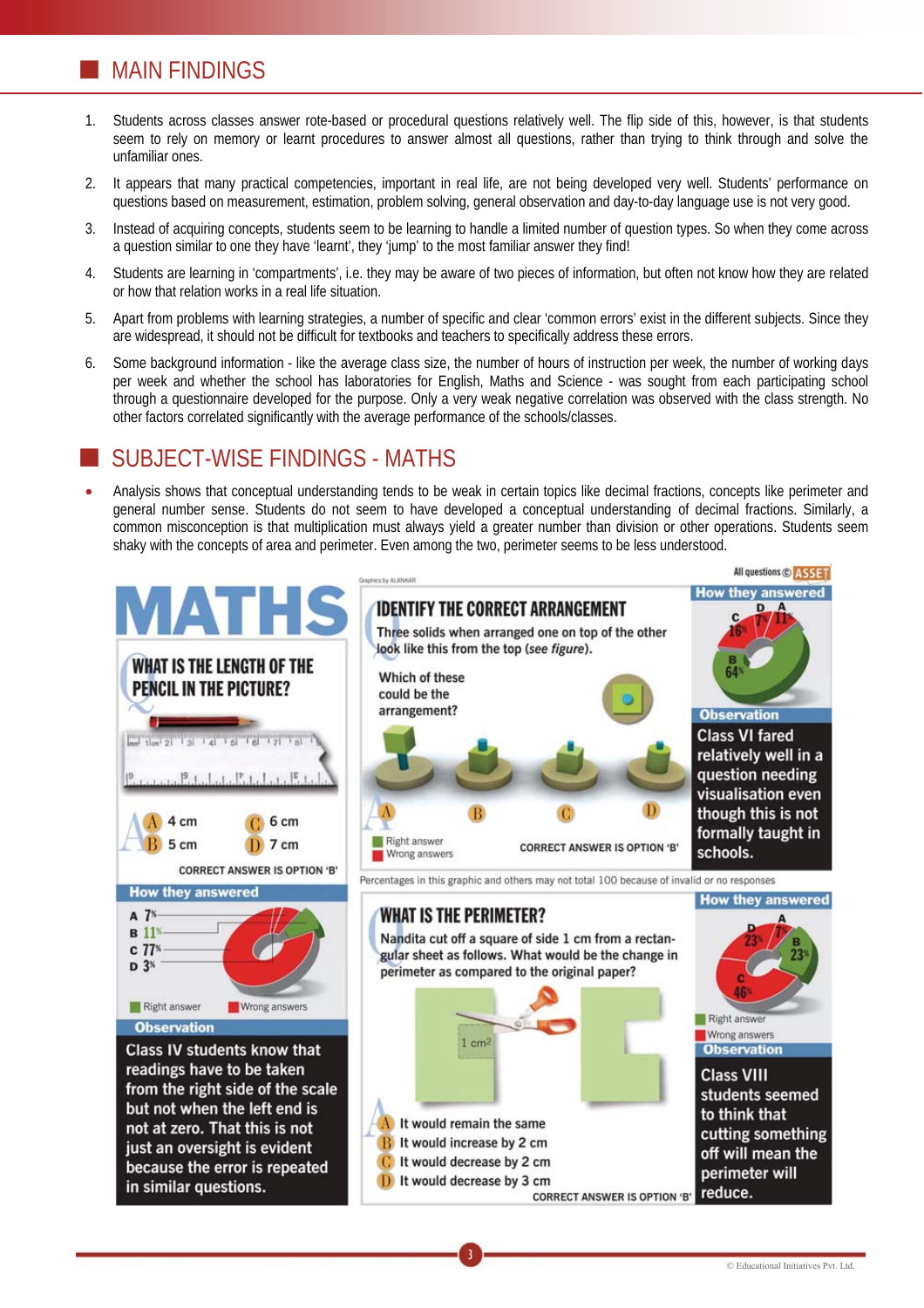## SUBJECT-WISE FINDINGS - ENGLISH

- A number of basic errors related to spellings and pronunciation were noticed in which students were asked to identify a word rhyming with 'dawned' in class 8. Similarly, students chose 'hear' (60%) rather than 'pear' (22%) when asked which word rhymes with 'hair'. They also felt that 'size' rhymes with 'seize', not 'flies'. It is clear that many students are choosing words that are spelt similarly, rather than rhyming words.
- Comprehension errors are common in cases where the answer does not appear explicitly in the text.

## STUDENTS' ENGLISH WRITING SKILLS

In addition to the objective type items used in the main and secondary studies, a writing task writing a paragraph, describing a picture/incident or writing a story - was also given to each student. About 32,000 student writing samples were thus obtained. A random sample of these were selected and analysed.

The analysis shows that although students' proficiency in English increases with class, even in class 8 about 80% of students are making mistakes in comprehension, grammar and syntax. It appears that for a large population of students language learning is mechanical, with students often failing to relate a writing task to its real life implications.

## **WHAT'S AMISS IN ENGLISH**

### Common errors that occur in student writing across classes IV, VI and VIII

|                                                          | <b>SPELLING</b>                                                                                               | <b>GRAMMAR AND PUNCTUATION</b>                                                                                                                                                   |  |  |
|----------------------------------------------------------|---------------------------------------------------------------------------------------------------------------|----------------------------------------------------------------------------------------------------------------------------------------------------------------------------------|--|--|
| carring for carrying<br>gowing for going<br>sum for some |                                                                                                               | say the aunty, said you, asked that, he said his mother<br>is been carrying, has went<br>Ignoring capitalisation of proper nouns<br>Errors in sentence formation and punctuation |  |  |
|                                                          | minites for minutes<br>carring for carrying                                                                   | said you, not in the home<br>Improper use of capitals and apostrophe and<br>erroneous sentence formation<br>has went, is been carrying, was come, calls to our<br>house          |  |  |
|                                                          | carring for carrying<br>recieve for receive<br>aunti/anti for aunty<br>meat for meet<br>greatful for grateful | asked to me, rang of the phone, the Dipti Aunty<br>Ignoring capitalisation of proper nouns and<br>unnecessary speech marks in written text<br>if you going to be delayed         |  |  |

Once there lived a boy named Haitya. He was alone at his house. The telephone was singing Aditya picked up the it was his mam's friend's phone. So then drame and Adity a told his aunt that his mother had gone to pick Howers for her friend Dipti Hunt, who some  $.10A$ the hospital Then Rame Funty told Hotching Dipti Flunty She asked him to tell was poing to see up from the bookstone and she would *k* her  $h = m$  on  $h = m$ <u>bring some fruits and</u> she also total Holitupher cell Nonta

4

This the end of story the

Some students wrote stories where they had to report a telephonic message.



## **CHOOSE THE SENTENCE WITH NO MISTAKES.**



#### **Observation**

Grammar tends to be emphasized a lot in our system-one reason why 80 per cent students of class IV got this right.

## **WHY, ACCORDING TO THE PASSAGE. IS PHARAOH TUTANKHAMEN FAMOUS?**

"Tutankhamen's tomb was forgotten until Howard Carter discovered it...(in) 1922...(The) treasures (in his tomb) made Tutankhamen perhaps the best



known of the pharaohs..."

- A He died under tragic conditions
- His tomb had many valuables  $\mathbf{R}$

The walls of his tomb were thick

The tomb was discovered in 1922  $\mathbf{D}$ **CORRECT ANSWER IS OPTION 'B'** 





None of the phrases in the question appear as they do in the passage-enough to confuse class VI students.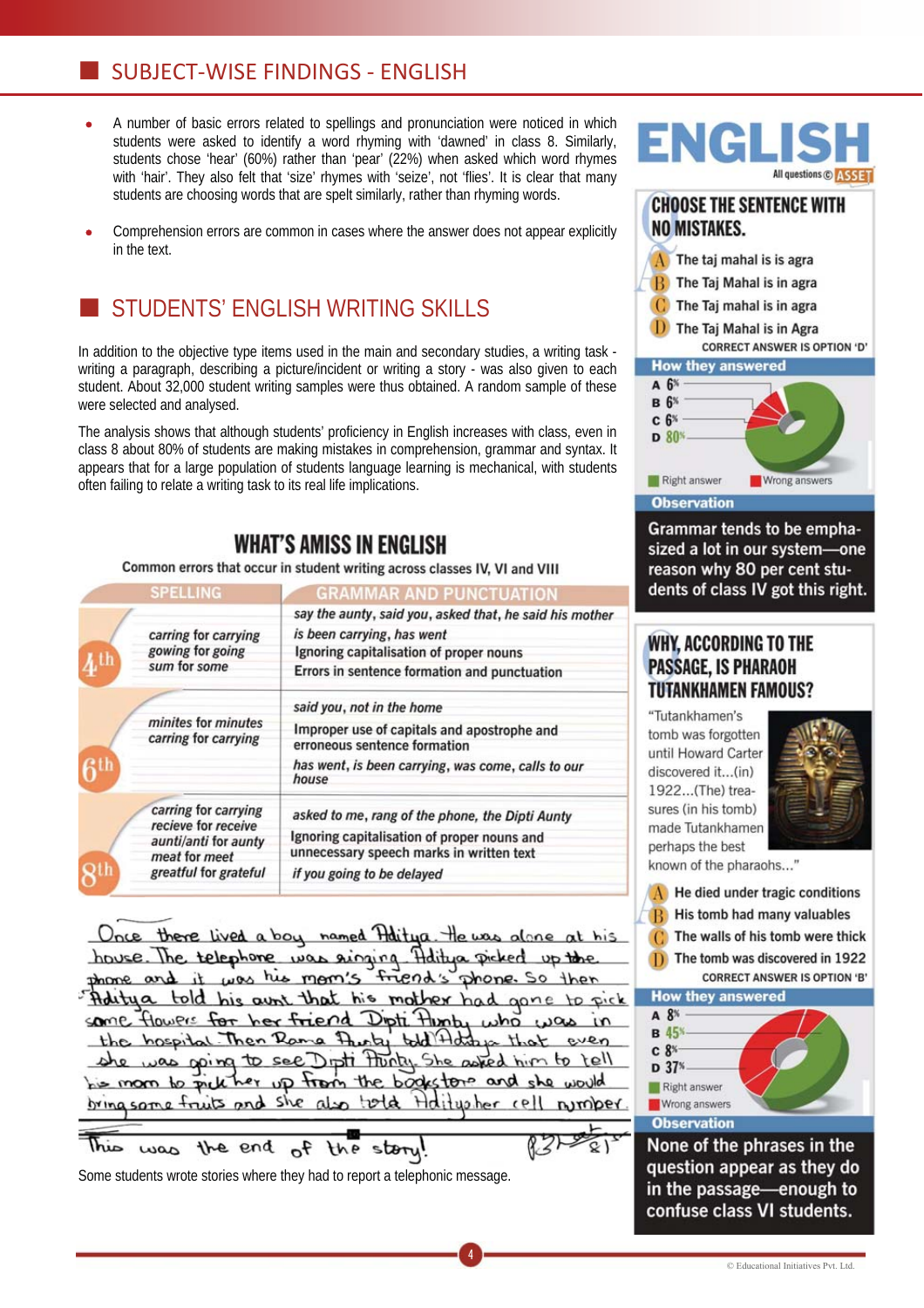## **SUBJECT-WISE FINDINGS - SCIENCE**



In Science, misconceptions or common errors were found. Some of these are:-

A. When asked the chemical formula for pure steam, 51% students answered that pure steam does not have a chemical formula, even though the 3 facts given below are known to the students by this stage:

- 1. The chemical formula of water is  $H_2O$ .
- 2. Water changing to steam is a physical change
- 3. Chemical composition does not change in a physical change.

B. If one considers biologically, is Man an animal? A fly? The answer is yes, and it is discussed under classification of living things - an important topic. Yet 19% of *class 8*  students do not think that Man is an animal and 47% do not think flies are animals.

C. The height of the water collected (though not the volume) in any vessel of uniform cross-section in a rain will be the same - that is why rainfall is measured in cm. Yet, 74% of students in class 6 did not think so. This kind of question will be answered well if students are required to do simple experiments like collecting rain water and checking what the height of water collected depends on.

## COMPARATIVE PERFORMANCE OF THE METROS

It may be expected that the 'top' schools of the 5 metros will NOT show any major difference in their overall performance. After all, many important factors are similar across the schools. These include factors like infrastructure, socio-economic background of the students, and teacher profile. But the data showed clear differences between the performances of schools in these metro cities. Top schools of Delhi, Mumbai and Kolkata performed significantly better than those of both Chennai and Bangalore. This result was cross checked in three different ways for robustness of the pattern found – performance in the Secondary Study, by removing outliers in the main study and checking if there is an effect due to some top schools refusing to participate in some cities. All 3 analyses showed the same trend, with Chennai and Bangalore performing lower than other cities. Please note that all this refers only to the performance of "top schools" – for example, no conclusion can be drawn about the comparative performance of government schools in these cities.

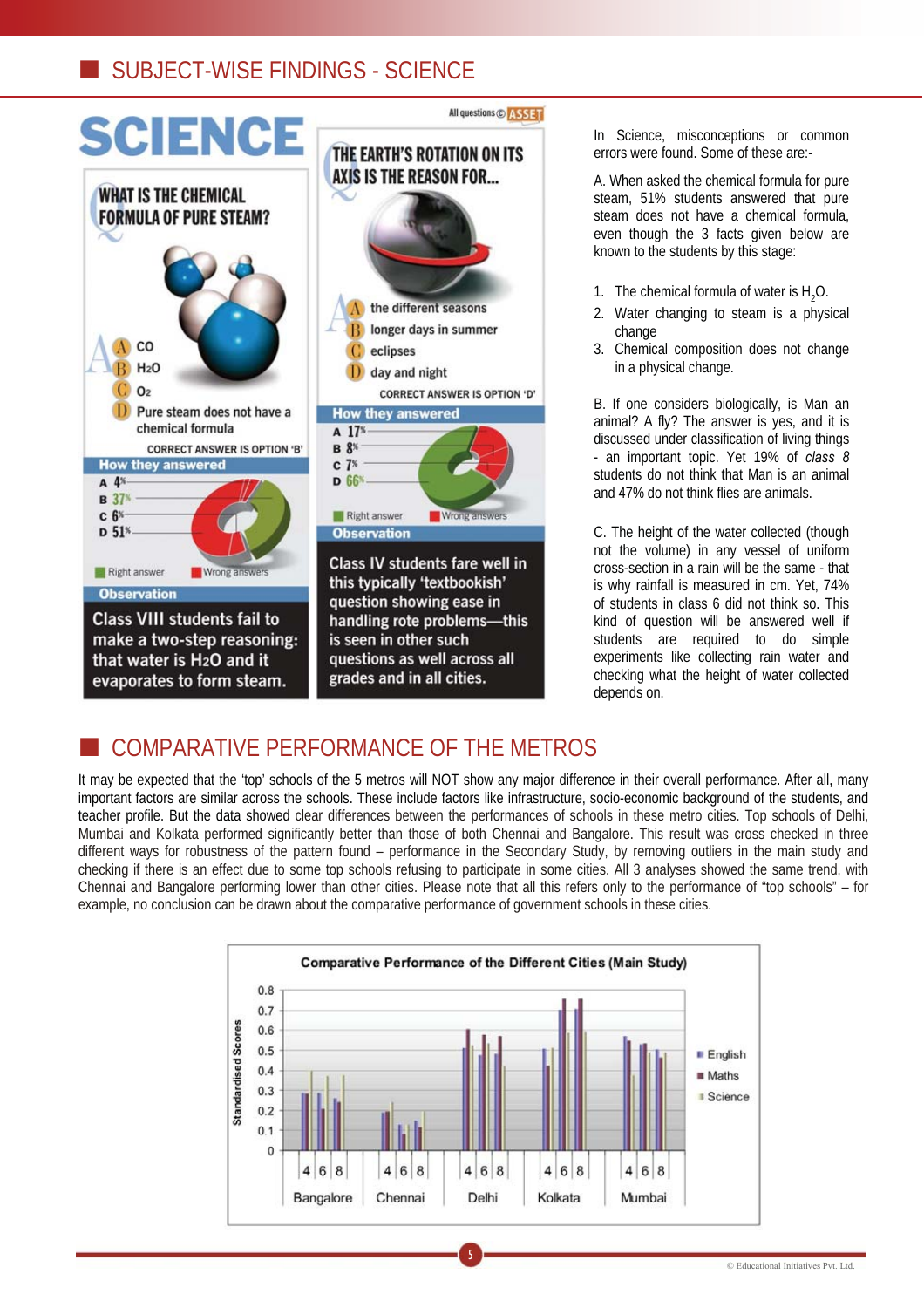How are the students in the 'top' schools of our metros performing compared to their peers in other countries? To find this out, some questions from Trends in International Mathematics and Science Study (TIMSS), an international assessment in which over 40 countries participated were included in the paper used for the secondary study. Since the performance of students internationally on these questions was known, a comparative picture could be obtained.

The findings are, to say the least, quite worrying. Students from the 'top' schools of our metros are performing below average international levels. The performance of the class 4 students is significantly lower than the international average in each one of the 11 questions included from TIMSS. More strikingly, students of a higher class (class 6) performed only marginally better than the international average for class 4 students. As seen in the graph, the trend is similar in both Maths and Science. It is worth remembering that the data being compared is of Indian students in 'top' schools (by popular perception) and the average students of other countries.





# OVERALL RECOMMENDATIONS

This section contains some specific recommendations mostly at a systemic level. Some are easier to implement than others, but all of them, we believe, would help us move closer to the goal of improved student learning.

- 1. Stereotypical misconceptions / mistakes in comprehension exist among students many of which are highlighted in this report. When updating textbooks and during teacher training programmes, such findings should be taken into account so that the incidence of such misconceptions may reduce.
- 2. A debate needs to be initiated on the importance and role of learning with understanding and the problems with rote learning.
- 3. The nature of questions in the Board Exams should change with more questions that test learning with understanding and fewer rote / recall questions. This will have a downstream effect on the nature of school test questions and classroom questions.
- 4. Teacher training that impacts the teaching methodology to make it more understanding rather than rote-focused will be a critical enabler.
- 5. The practice of Boards to give students very high marks close to 100% in most subjects has many negative effects. Apart from creating pressure (because a single mark matters so much more in a high scoring situation), inflated scores are often taken as indicators of thorough learning. Boards should start awarding students a percentile score in every paper. This is neither difficult to do, nor is it objectionable in any way.
- 6. India should participate in international benchmarking assessments like the TIMSS which test students on how well they can apply the learnt competencies/concepts. This will help the country benchmark student performance with the rest of the world and become the basis for improvement. Benchmarking studies like the TIMSS can be conducted within India also.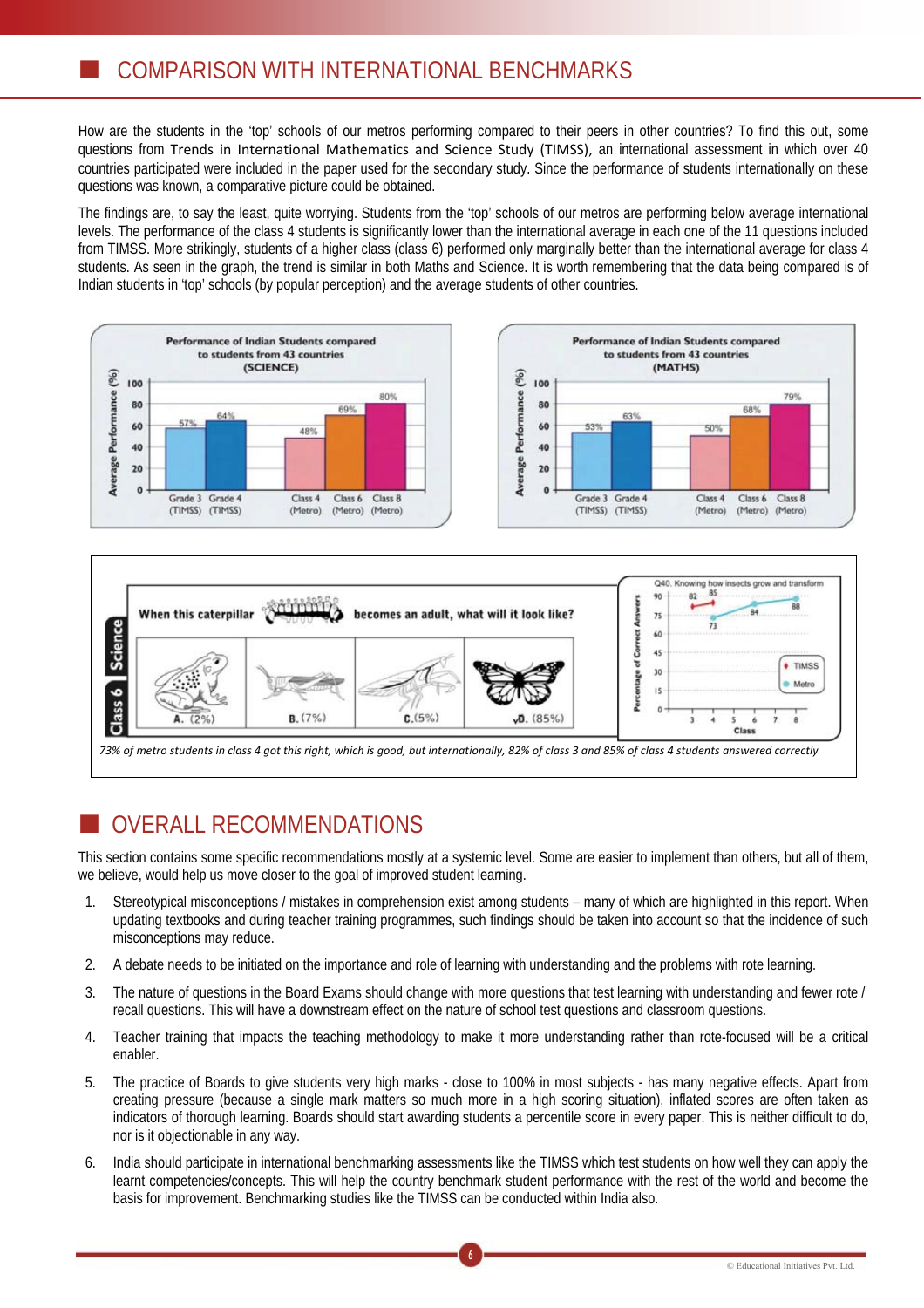

## **REFLECTIONS**

This study shows surprising results that even in the 'top' schools, a significant fraction of middle school students have not mastered primary school competencies; and that significant differences exist in the learning levels in various Indian cities. We would like to emphasize that the purpose of this study is not to sensationalise these gaps or even to identify the so-called 'top cities' or 'top schools' - in fact, these aspects have been consciously downplayed in the report. The question of interest is how can we discover underlying, non-apparent patterns and use that learning to improve the system? That is the purpose of this study.

We would like to believe that studies like this help us identify problems and thus give us a chance to move onto the cycle of problem discovery, cause identification, solution implementation and feedback (which may lead to a deeper level of problem identification) and thus create a positive spiral towards improvement.

## BIBLIOGRAPHY AND REFERENCES

1. Adams, R.J., & Khoo, S. (1993), "Quest: The Interactive Test Analysis System" Melbourne: Australian Council for Education Research.

- 2. Currie, T. (1998), "Early Test Scores, Socioeconomic Status and Future Outcomes".
- 3. NFER (1997). "Trends in Standards in Literacy and Numeracy in the United Kingdom".
- 4. UNICEF (2000), "Defining Quality in Education", Working Paper Series.
- 5. http://timss.bc.edu/timss2003i/released.html
- 6. http://timss.bc.edu/timss1995i/Items.html